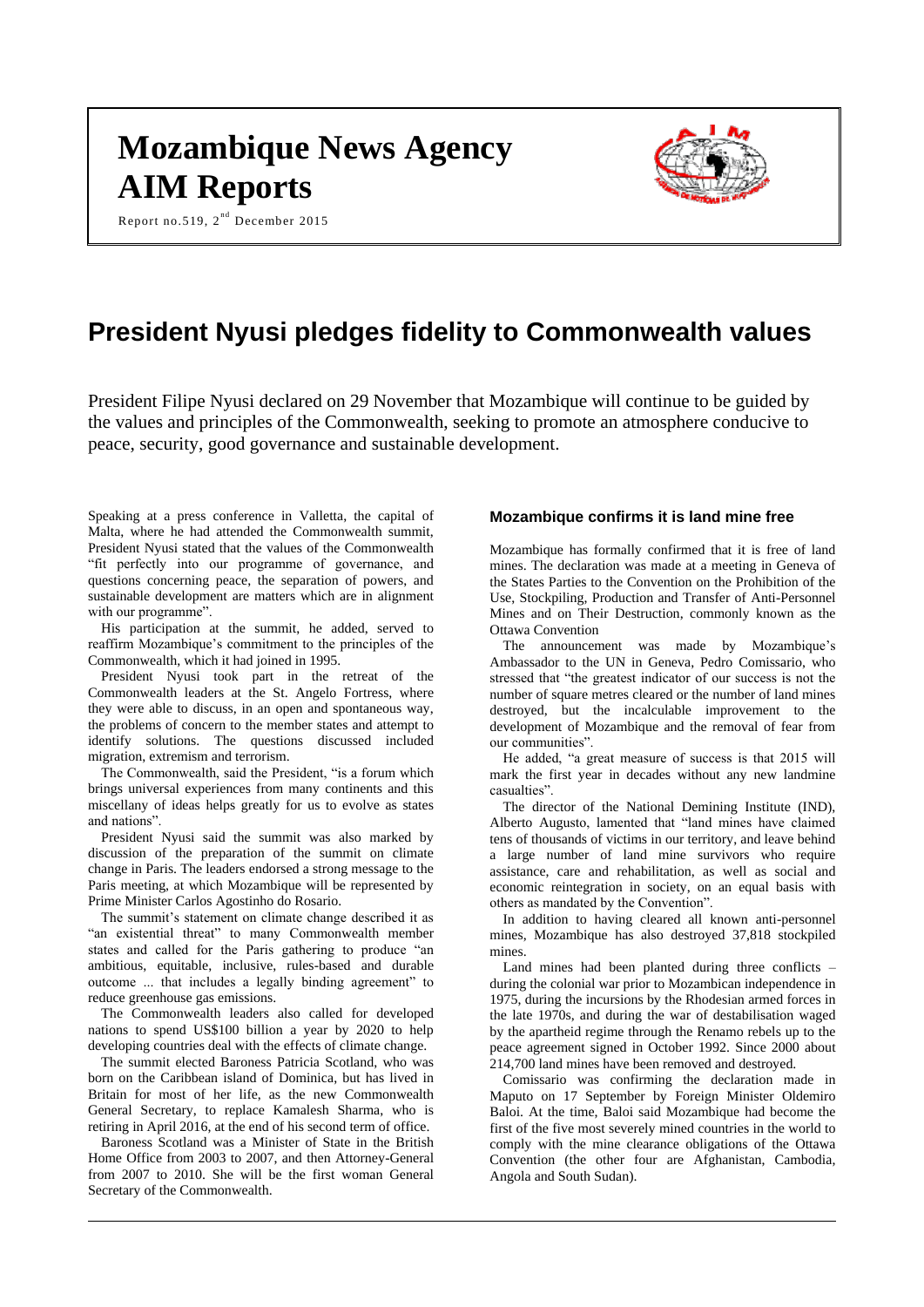# **Limits put on use abroad of credit and debit cards**

The governor of the Bank of Mozambique, Ernesto Gove, on 30 November announced that the bank intends to set limits on the use abroad of Mozambican credit and debit cards, as part of a package of measures to shore up the country's currency, the metical.

The metical depreciated against the US dollar by 35.05 per cent between 1 November 2014 and 31 October 2015 on the Inter-Bank Exchange Market. On the last day of October there were 42.01 meticais to the dollar on the Inter-Bank market, and the average exchange rate quoted by the commercial banks was 44.99 to the dollar.

Despite the central bank raising its interest rates twice (in October and November), the depreciation of the metical gathered pace in November. At the end of November there were about 55 meticais to the dollars on the inter-bank market.

Depreciation has sparked off price rises, as companies found the metical price for imports suddenly rose substantially. This threatens the government's target for an inflation rate in 2015 of no more than 5.6 per cent.

At a Maputo press conference, Gove said that huge amounts of money were leaving the country through the unrestrained use of credit and debit cards abroad. Three years ago the use of bank cards abroad drained the country of around US\$300 million a year, but now the figure is US\$800 million a year. The owner of one card used it for purchases abroad in one year in excess of two million dollars.

Cards can also be used in money laundering, and other criminal purposes. Thus gangs who kidnapped businessmen and received large ransoms in meticais could use bank cards to convert the meticais into foreign currency abroad.

Gove announced that, in the very near future, the Bank of Mozambique will impose limits on the use of credit and debit cards abroad. He did not say what the limits would be, but guaranteed that travellers could still use their cards.

Gove added that foreign exchange legislation would be enforced. Exporters who are paid in foreign currency can only keep half of it in foreign currency accounts.

The Bank of Mozambique will also strengthen its banking supervision and exchange control departments, he pledged.

Gove rejected the call by the Confederation of Mozambican Business Associations (CTA) for an administratively fixed exchange rate, at least for the import of raw materials required by industry.

"It can't be done. It's not beneficial to the economy", he said. He regarded an administratively fixed exchange rate as much the same as administrative fixed prices – and Mozambique had plenty of experience of this in the past. "What happened is that you have money, but there are no goods on the shelves", he said. "And if the goods are not available, you will have both stagnation and inflation".

Gove believed that the basic problem was the deficit on the balance of payments, and particularly on the balance of trade. Mozambique was producing and exporting too little, and importing too much. He thought the CTA, rather than calling for fixed exchange rates, would be better advised to seek help from the banks to increase production and substitute imports.

Contributing to the weakness of the metical was a fall in the value of key Mozambican exports (such as aluminium, coal and natural gas) because of the slump in world commodity prices, and a continuing rise in imports. For example, Mozambique imported vehicles values at US\$291.7 million in 2010, but in 2014 the vehicles import bill was US\$567.1 million (an increase of over 94 per cent).

# **Cahora Bassa not cause of cheap South African power**

Minister of Mineral Resources and Energy, Pedro Couto, on 26 November denied a claim by Renamo that electricity is cheaper in South Africa than in Mozambique because power from the Cahora Bassa dam on the Zambezi is sold far too cheaply to South Africa.

Speaking in the country's parliament, the Assembly of the Republic, during a question and answer session between the deputies and the government, Couto said that the total amount of power generated in the SADC (Southern African Development Community) region was 55,000 megawatts.

Of this, 43,000 megawatts (almost 80 per cent) was generated inside South Africa. South Africa's imports of electricity from Mozambique (mostly from Cahora Bassa) account for less than three per cent of the total power consumed in South Africa. It was thus impossible, Couto said, for the price charged for Cahora Bassa power to have a determinant impact on the final price paid by South African electricity consumers.

The reason why electricity is cheaper in South Africa than in Mozambique, he argued, is because South Africa is an industrial country which uses large amounts of power at high and medium voltage. In Mozambique, on the other hand, 98 per cent of consumers are domestic, using power at low voltage.

Couto said it is more expensive to produce low voltage than high voltage power, because more transformation is required which increases the cost. That explained the price difference between South Africa and Mozambique, and it had nothing to do with Cahora Bassa.

Asked about the unreliability of power supply in central Mozambique, Couto said that cities such as Beira and Chimoio receive their electricity from the Chicamba and Mavuzi dams on the Revue River. These power stations were built under Portuguese colonial rule, in the early 1950s, and their efficiency has declined to less than 50 per cent of installed capacity.

Major rehabilitation work began on the two Revue dams in 2014, and Couto said that when the work is finished next year they will operate at full capacity of 90 megawatts.

Renamo had also complained that Zumbo, in Tete province, is not supplied from the Mozambican national grid at all, but from Zambia. Couto said that was perfectly true, and other frontier regions also obtained their power from neighbouring countries – Milange, in Zambezia province, from Malawi, and Espungabera, in Manica, from Zimbabwe – while the Kosi Bay area in the South African province of Kwazulu-Natal drew its power from Mozambique.

Such arrangements were common throughout the world, he said, because it can often be cheaper and more rational to obtain electricity from a neighbouring country, rather than from a more distant national power source.

"Mozambique is part of the southern African region", stressed Couto. "We are not closed in on ourselves. You can't run energy distribution on a basis of total isolation".

Frelimo deputies found it strange that Renamo was complaining about electricity at a time when more of Mozambique is electrified than ever before. Francisco Mucanheia pointed out that in 2007, when the Mozambican state took a majority holding in Cahora Bassa, only 64 districts had electricity. That figure has now risen to 146 – only six district capitals do not yet have electricity from the grid, and all are among the new districts set up last year by dividing existing districts into smaller units.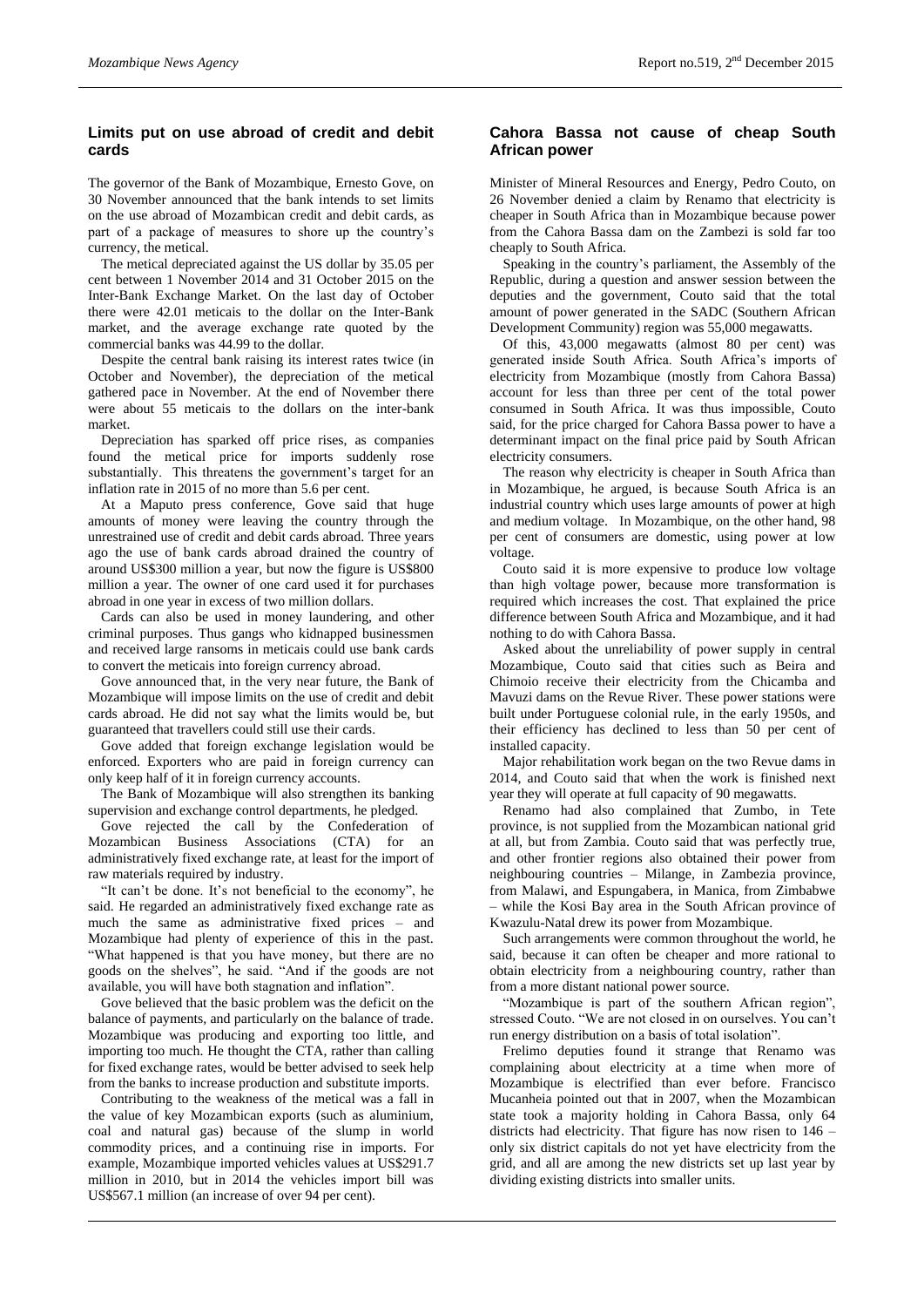#### **Prime Minister urges Renamo to disarm**

Prime Minister Carlos Agostinho do Rosario on 26 November urged members of the illegal militia operated by of the largest opposition party Renamo to surrender their guns and return to Mozambican society.

Speaking in the Assembly of the Republic at the end of a question and answer session between the deputies and the government, Rosario praised the "pragmatism" shown by President Nyusi when he ordered the defence and security forces to show restraint in disarming Renamo, and to act "in a more moderate manner, so as to give space to dialogue, seeking to attain effective peace".

The Prime Minister urged all political and social forces to respond positively to this signal from the President, and "to hand over voluntarily guns which are in illegitimate hands".

The construction of peace and stability, the Prime Minister declared, is "the fundamental condition for attracting investment" and for sustainable development.

#### **Eight Renamo fighters defect**

Eight members of Renamo's illegal militia have defected to the government, accepting its offer of social reintegration.

Speaking to reporters in Maputo on 27 November, members of the group said they had joined Renamo in the 1980s, during the war of destabilisation waged by Renamo with the backing of the South African apartheid regime. All the men were aged between 42 and 59, which makes their stories of recruitment into Renamo during the war plausible.

#### **EU announces continued support**

On 26 November the European Union Commissioner for International Cooperation and Development, Neven Mimica, signed in Brussels an agreement with Mozambican Deputy Foreign Minister Nyeleti Mondlane which covers €734 million (US\$779 million) worth of support.

The finance comes under the European Union's National Indicative Programme for Mozambique and will be disbursed up until 2020. The funds will support the promotion of democracy, transparency, accountability and the rule of law, and public institutions, in line with the Mozambican government's priorities.

Commissioner Neven Mimica commented, "there have been significant and positive political and economic developments in Mozambique over the last decades since the end of the civil war in 1992".

He added that "it is important to build on this progress whilst making the best use of Mozambique's impressive economic potential, notably in the sectors of gas, mining, hydro-energy and agriculture. Mozambique could also benefit enormously from its strategic position in Southern Africa. The key issue today is therefore how to make economic growth inclusive and sustainable, while maintaining political stability".

Part of the funding will focus on a two pronged approach of improving food security and nutrition, whilst enhancing competitiveness amongst producers (through rural electrification and roads, for example), in order to foster the conditions for sustainable growth of small and medium-sized enterprises in rural areas.

The previous EU programme, which lasted from 2007 to 2013, focused on transport infrastructure and regional integration, as well as on agriculture and rural development to promote sustainable economic growth in rural areas, enhance food security and promote trade flows.

#### **Government announces measures against deforestation**

The Mozambican Minister of Land, Environment and Rural Development, Celso Correia, on 25 November announced a series of measures to halt deforestation.

Speaking at a Maputo press conference, Correia said the country is losing 219,000 hectares of forest every year, largely due to the conversion of forests into agricultural land, and the unsustainable production of firewood and charcoal.

The current deforestation rate is 0.58 per cent a year, which the government wants to cut initially to 0.2 per cent a year.

Also contributing to the degradation of native forests is excessive logging, way above the theoretical limits imposed on licensed loggers. In 2012, for example, the amount of logs cut was estimated at 727,000 cubic metres.

Correia announced that the government is suspending for the next two years all new logging licences – not just the simple licences, but even the forestry concession licences, the holders of which are obliged to process the timber they cut.

All logging of ironwood ("Pau-ferro") is suspended for five years as this species has been under enormous pressure,

The government will also revise the legislation on timber exports so as to ban the export of logs of any kind from any species of tree. All exported timber must first be processed in Mozambique: thus only finished or semi-finished products can be exported and not the unprocessed logs.

"If we don't take effective action, we run the risk of losing our forestry potential, with serious losses to the local communities, to the environment and to our economy", said Correia, adding the deforestation would worsen Mozambique's vulnerability to climate change.

"Just as we are at war with poachers, so we are now going to war with illegal loggers", declared the Minister. "The conditions exist for us to exploit forestry resources in a sustainable fashion".

Correia was optimistic about the possibilities of success, claiming that in recent months poaching has been reduced by 50 per cent. He saw no reason why similar success could not be achieved in the fight against illegal logging.

#### **More buses for Maputo**

A further 100 buses will soon be on the streets of Maputo, thus helping minimize the crisis in the city's public transport, according to Pedro Ingles, the Permanent Secretary in the Transport Ministry. Ingles said that the 100 Chinese buses are already in the Port of Maputo. They are part of an order for 200, and the rest are expected to arrive by February.

The buses have been acquired through a public-private partnership between the government's Transport and Communications Development Fund and the vehicle import and marketing company, Sir Motors.

According to the General Manager of Sir Motors, Amade Camal, the buses will be sold to the Mozambican Road Transport Federation (FEMATRO), which will operate the transport system in Maputo, the neighbouring city of Matola and the districts of Boane, Marracuene and Manhica.

Camal added that Sir Motors has formed a consortium with the publicly owned port and rail company CFM, seeking to acquire 126 new rail carriages. Thirty of these carriages will be for a surface metro, a scheme which the Maputo and Matola municipal councils have been considering for years.

These new carriages are in addition to CFM's earlier acquisition of 62 passenger carriages and eight guard's vans acquired by CFM for the southern and central rail systems earlier this year.